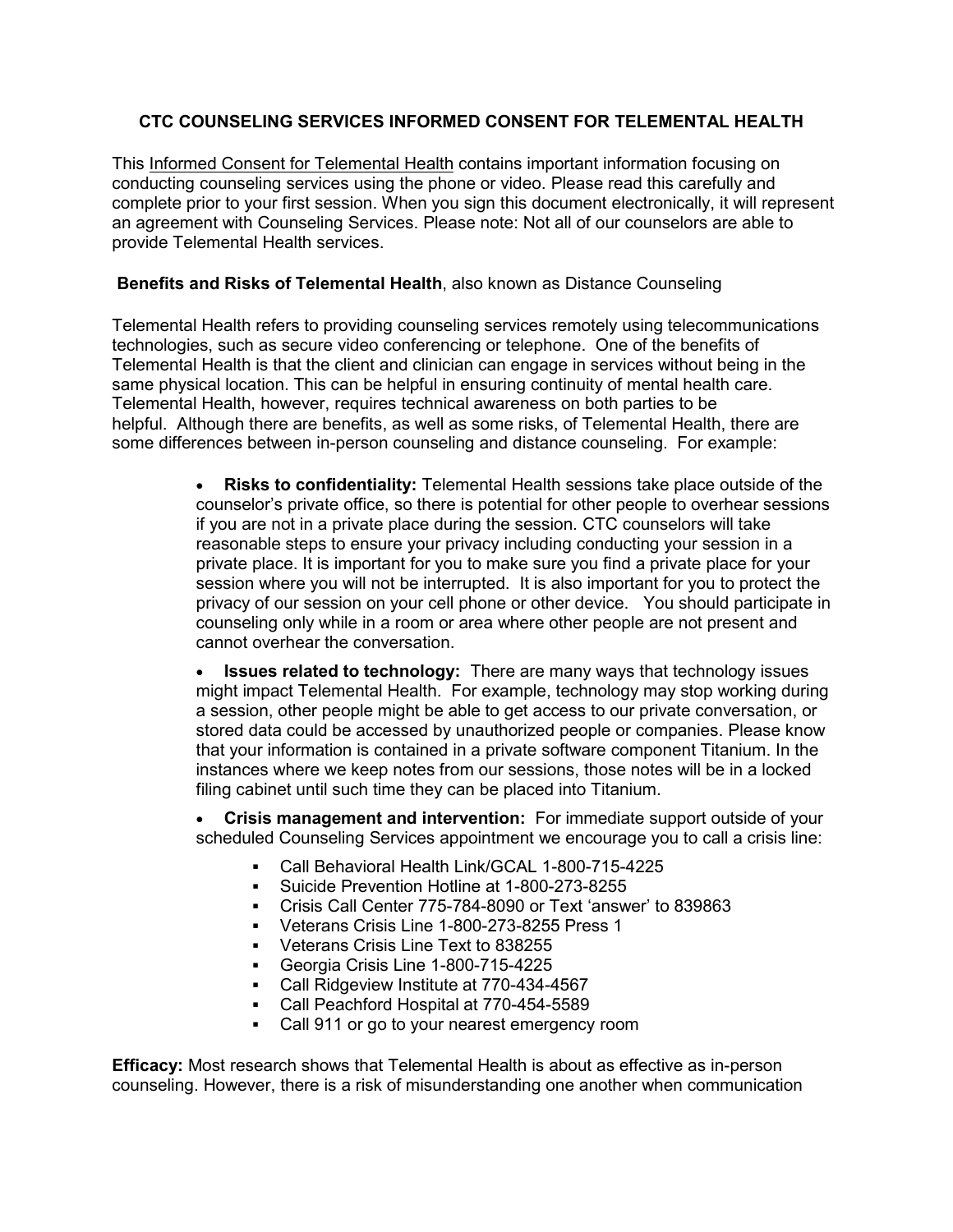lacks visual or auditory cues. While some students may find an initial session awkward, most quickly adapt to the unique experience.

#### **Electronic Communications**

With your counselor, you will decide which kind of Telemental Health service to use, either phone or video platform, which will require internet access and a computer equipped with a microphone and video camera. If you are a new client, you will be asked to acknowledge the components of this form and submit an Intake form.

Currently, we use a HIPAA compliant video platform, Doxy-me, in which you are provided a link when you book an appointment. When the counselor finds you in the virtual waiting room, you will be connected at the time agreed upon. Please take a few minutes to log into the room prior to your first session. You are solely responsible for any cost to obtain any necessary equipment, accessories, or software to take part in Telemental Health. You will not have to subscribe to a video platform to participate.

### **Confidentiality**

Counseling Services has the legal and ethical responsibility to make our best efforts to protect all communications that are a part of our Telemental Health. However, the nature of electronic communications technologies is such that we cannot guarantee that our communications will be kept confidential or that other people may not gain access to our communications. Counseling Services use updated encryption methods, firewalls, and back-up systems to help keep your information private, but there is a risk that our electronic communications may be compromised, unsecured, or accessed by others particularly with cell phone usage. You should also take reasonable steps to ensure the security of our communications (for example, only using secure networks for Telemental Health sessions and having passwords to protect the device you use for Telemental Health).

The extent of confidentiality and the exceptions to confidentiality that are outlined in the Counseling Services Informed Consent provided by each counselor still apply in Telemental Health. Please speak with your counselor about your concerns or exceptions to confidentiality.

#### **Emergencies and Technology**

Assessing and evaluating threats and other emergencies can be more difficult when conducting Telemental Health than in traditional in-person counseling. To address some of these difficulties, your counselor may create an emergency plan before engaging in Telemental Health services. You will need to provide an emergency contact in case of a disruption or technological connection failure. Your counselor will try to reconnect with you. If you are in need of immediate and urgent assistance call one of the crisis lines or go to your nearest emergency room. You will also be asked to name a person and contact number in this agreement if the counselor feels you are in danger to self or others. If the session is interrupted and you are not having an emergency, disconnect from the session and your counselor will wait two (2) minutes and then re-contact you via the Telemental Health platform on which we agreed to conduct therapy. If you do not receive a call back within two (2) minutes, then call your counselor on her office number and leave a message or reach out to Counseling@Chattahoocheetech.edu and leave your number and your counselor will call you back.